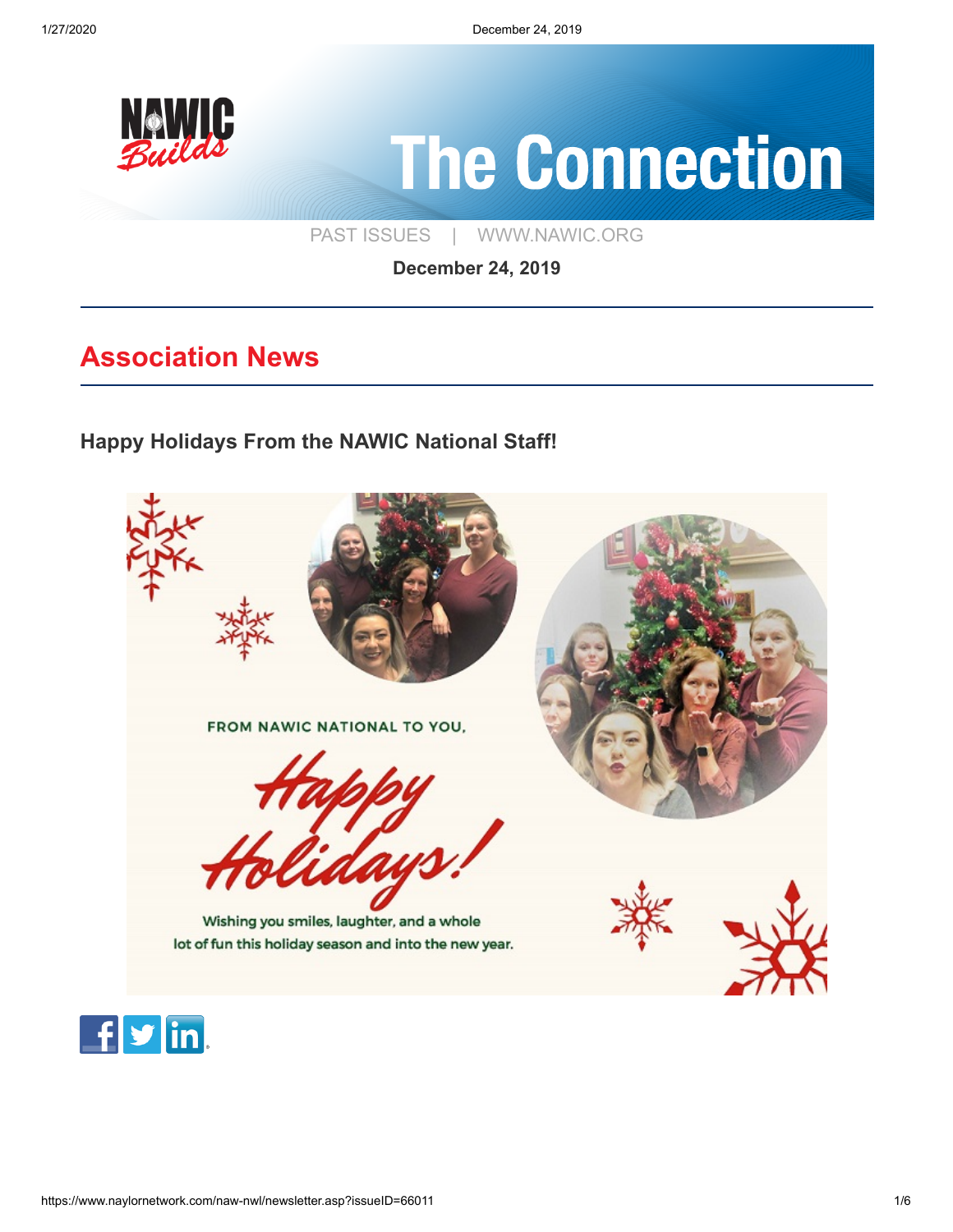## **[Officer/Director Candidate Forms Due to National Office](https://www.nawic.org/NewsBot.asp?MODE=VIEW&ID=379)**



So, you've decided to run for a position on the NAWIC Board of Directors. Congratulations! It is a challenging and rewarding journey you've started on. Volunteer leaders are the lifeblood of NAWIC. They set the pace for women in construction and influence activities at the local, regional and national levels. Applications due Feb. 1. [Learn More...](https://www.nawic.org/NewsBot.asp?MODE=VIEW&ID=379)

## **[PD&E Committee Contest](https://www.naylornetwork.com/naw-nwl/pdf/NAWIC_PD&E_Poster_(2).pdf)**

The National Professional Development & Education Committee is encouraging members to submit ideas for new and exciting development and learning opportunities that will enrich our member experience. So put your thinking caps on and get sharing!

[Learn More...](https://www.naylornetwork.com/naw-nwl/pdf/NAWIC_PD&E_Poster_(2).pdf)



## **[2020 NAWIC Award Nomination Forms](https://www.naylornetwork.com/naw-nwl/articles/index.asp?aid=595397&issueID=66011)**

Each year, NAWIC awards three very special individuals with our annual awards: Future Leader, Lifetime Achievement and Member of the Year. Below, find a brief description of each award (nomination forms available on the NAWIC site - just click "Learn More").

**Future Leader:** Recognizes the outstanding efforts of a new NAWIC member who has been actively involved throughout their first two years.



**Lifetime Achievement:** Recognizes the outstanding

efforts of a NAWIC member who has been actively involved throughout their NAWIC membership (min. 15 years).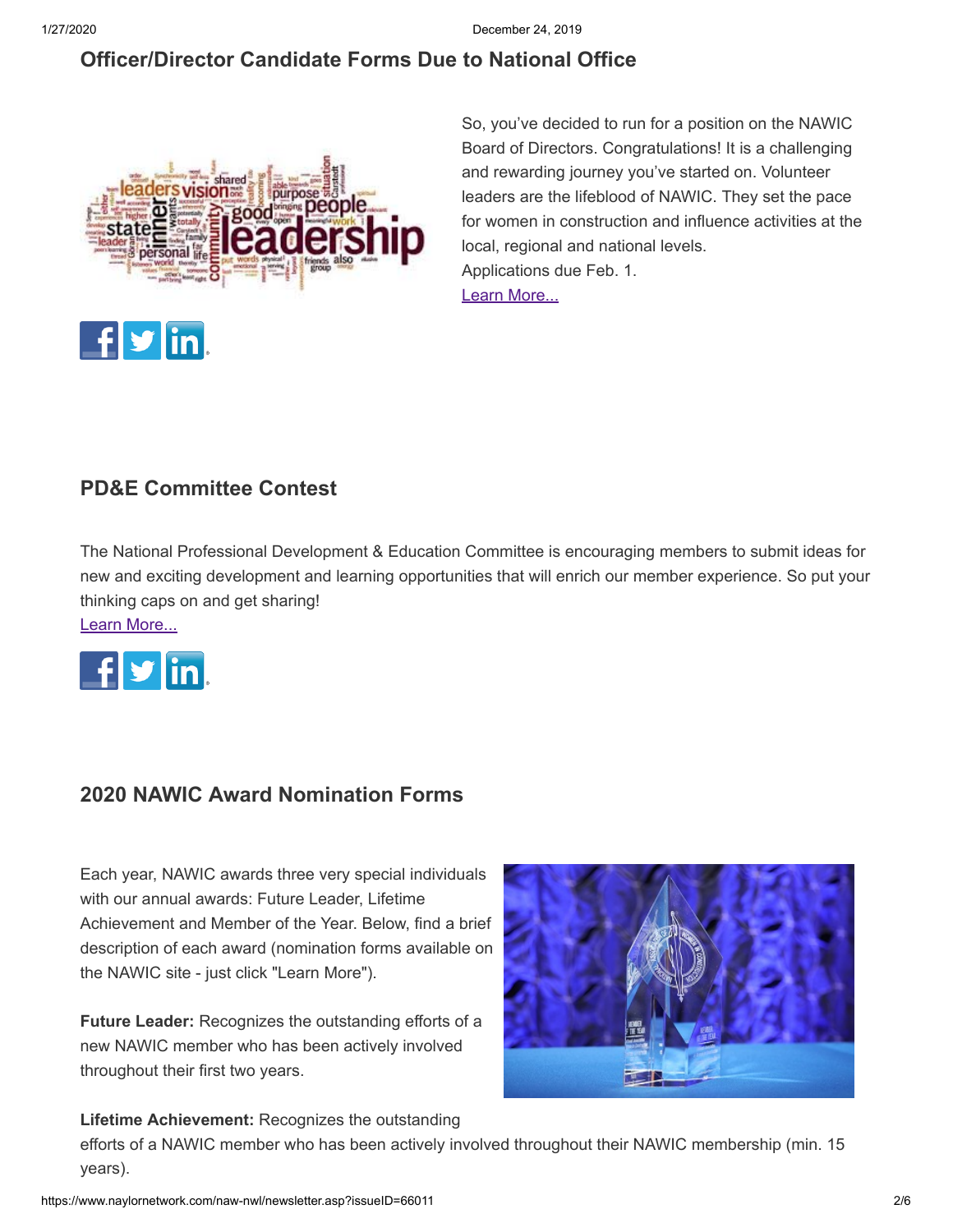**Member of the Year:** Recognizes the outstanding efforts of a NAWIC member who has been actively involved October 2018 — September 2019.

The recipient of each award will be *recognized at our Annual Conference in August***. Deadline for submissions: June 1, 2020**.



## **[WIC Week Pins and Posters](https://www.naylornetwork.com/naw-nwl/articles/index.asp?aid=595398&issueID=66011)**



WIC Week (March 1-7) is getting closer and closer! Make sure you are prepared with your WIC Week posters and pins.



**[NAWIC Membership & Marketing Video Contest](https://www.naylornetwork.com/naw-nwl/articles/index.asp?aid=595399&issueID=66011)**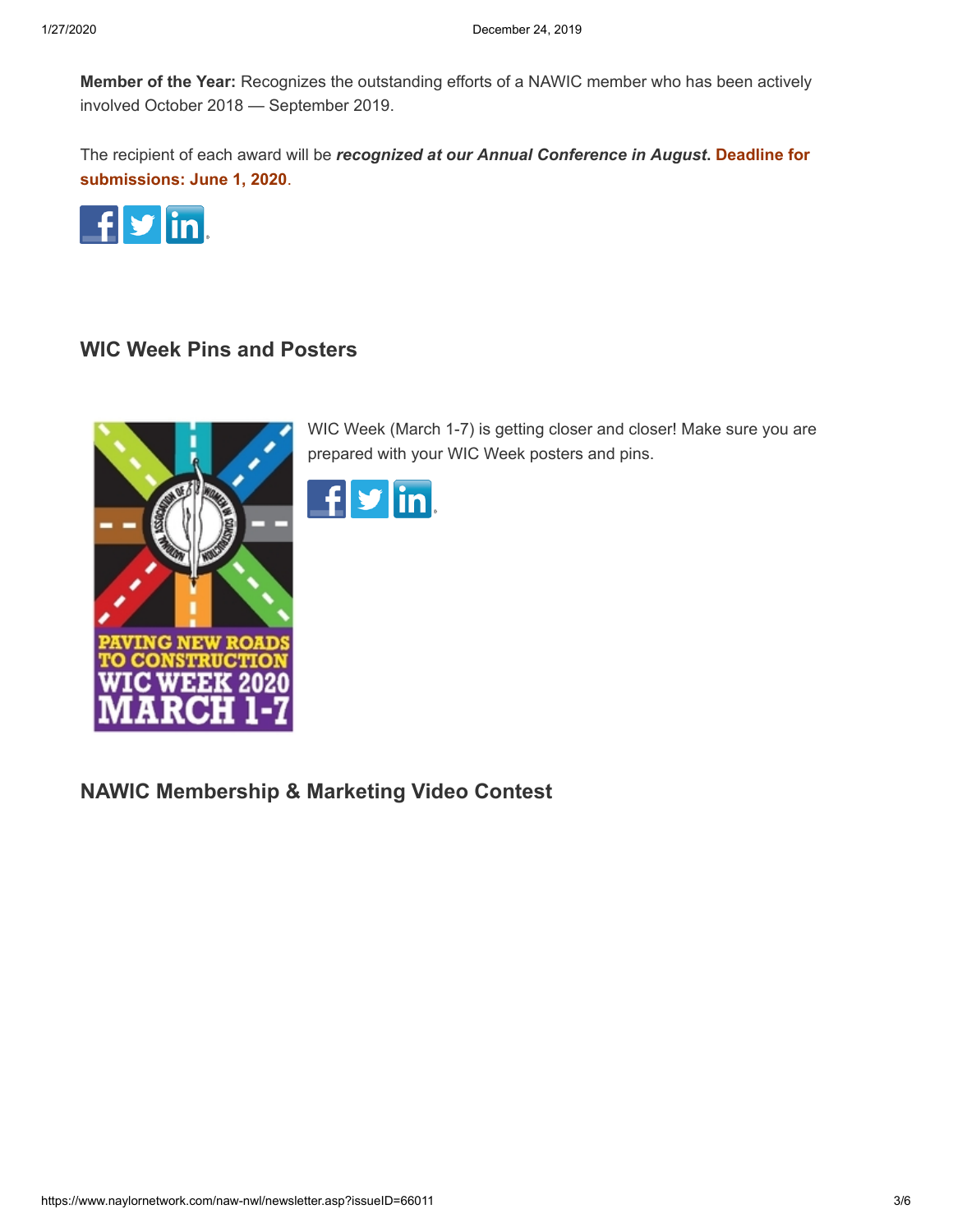

The annual Membership & Marketing Committee Video contest is now live! Get those cameras rolling!



## **[Region Director Onboarding Series Update](https://www.naylornetwork.com/naw-nwl/pdf/20191218_Region_Director_Onboarding_Series_Update_(002).pdf)**

[Learn More...](https://www.naylornetwork.com/naw-nwl/pdf/20191218_Region_Director_Onboarding_Series_Update_(002).pdf)



# **Education / Training**

## **[Region Director Onboarding Webinar: Session 3 - Communications, Region](https://www.naylornetwork.com/naw-nwl/pdf/Region_Director_Onboarding_Jan_8.pdf) Director Style**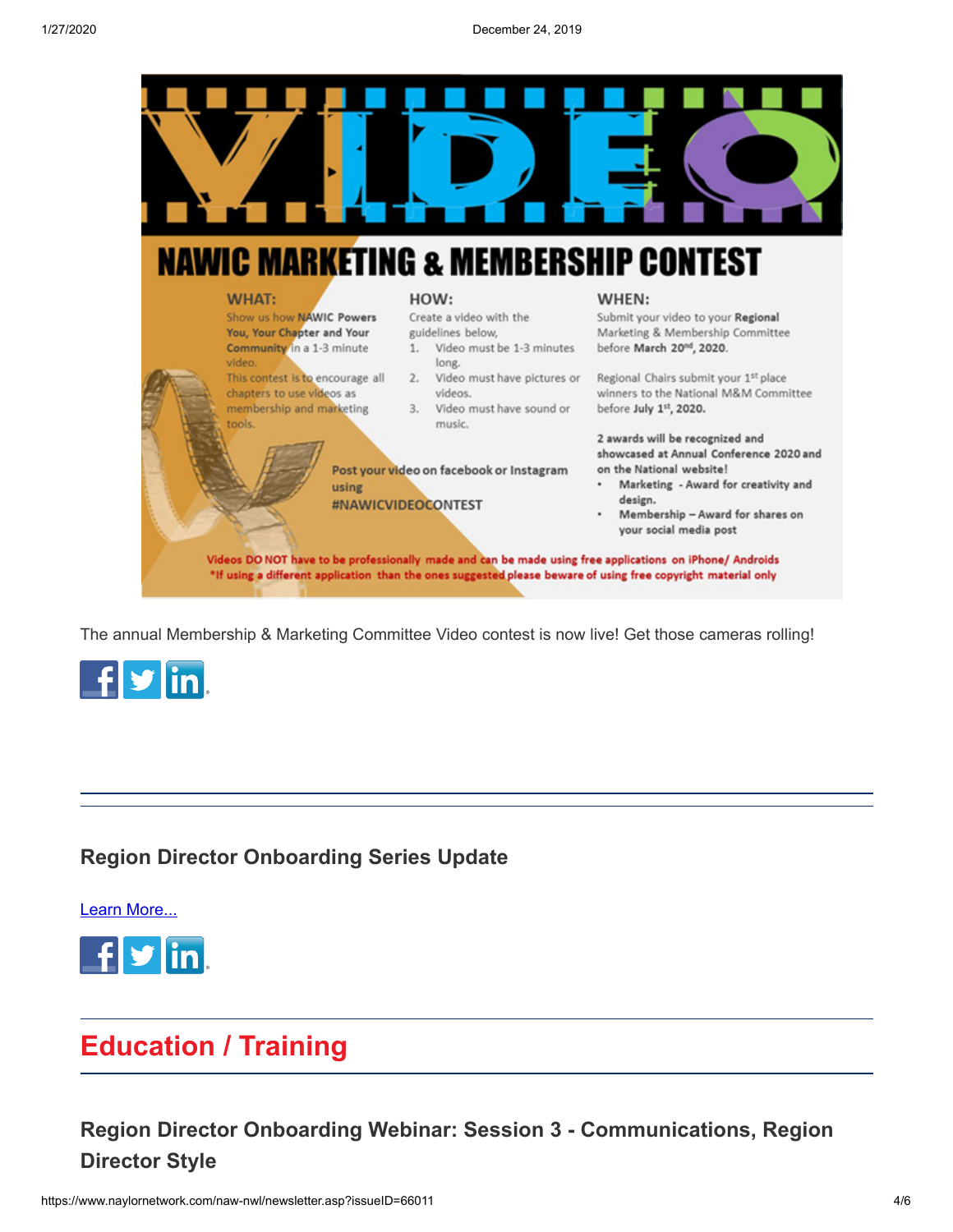Poor communication can slow down our member engagement in a second; eating up time and resources, resulting in burnout. Presenters of this webinar will help you enhance collaboration across your region by offering simple, proven methods for improving communication. The outcome: members will work together in a way that promotes the overall success of the organization and the industry. [Learn More...](https://www.naylornetwork.com/naw-nwl/pdf/Region_Director_Onboarding_Jan_8.pdf)



# **Calendar**

**7**

Jan 2020

# **[Membership & Marketing Webinar: Preparing for](https://www.nawic.org/nawic/Webinars.asp) Success/WIC Week Event Planning**

Join the Membership & Marketing committee in an hour session on preparing for success and WIC Week event planning. 1 p.m. CT [Learn More...](https://www.nawic.org/nawic/Webinars.asp)



# **[Region Director Onboarding Webinar: Session 3 -](https://www.naylornetwork.com/naw-nwl/pdf/Region_Director_Onboarding_Jan_8.pdf) Communications, Region Director Style**

Poor communication can slow down our member engagement in a second; eating up time and resources, resulting in burnout. Presenters of this webinar will help you enhance collaboration across your region by offering simple, proven methods for improving communication. The outcome: members will work together in a way that promotes the overall success of the organization and the industry. [Learn More...](https://www.naylornetwork.com/naw-nwl/pdf/Region_Director_Onboarding_Jan_8.pdf)

**21** Jan 2020

## **[PD&E Webinar: Ignite Participation & Excitement in Your](https://www.nawic.org/nawic/Webinars.asp) Chapter** 11 a.m. CT

[Learn More...](https://www.nawic.org/nawic/Webinars.asp)



**[Region Director Onboarding Webinar: Session 4 - Region](https://www.nawic.org/nawic/Webinars.asp) Conference Planning**